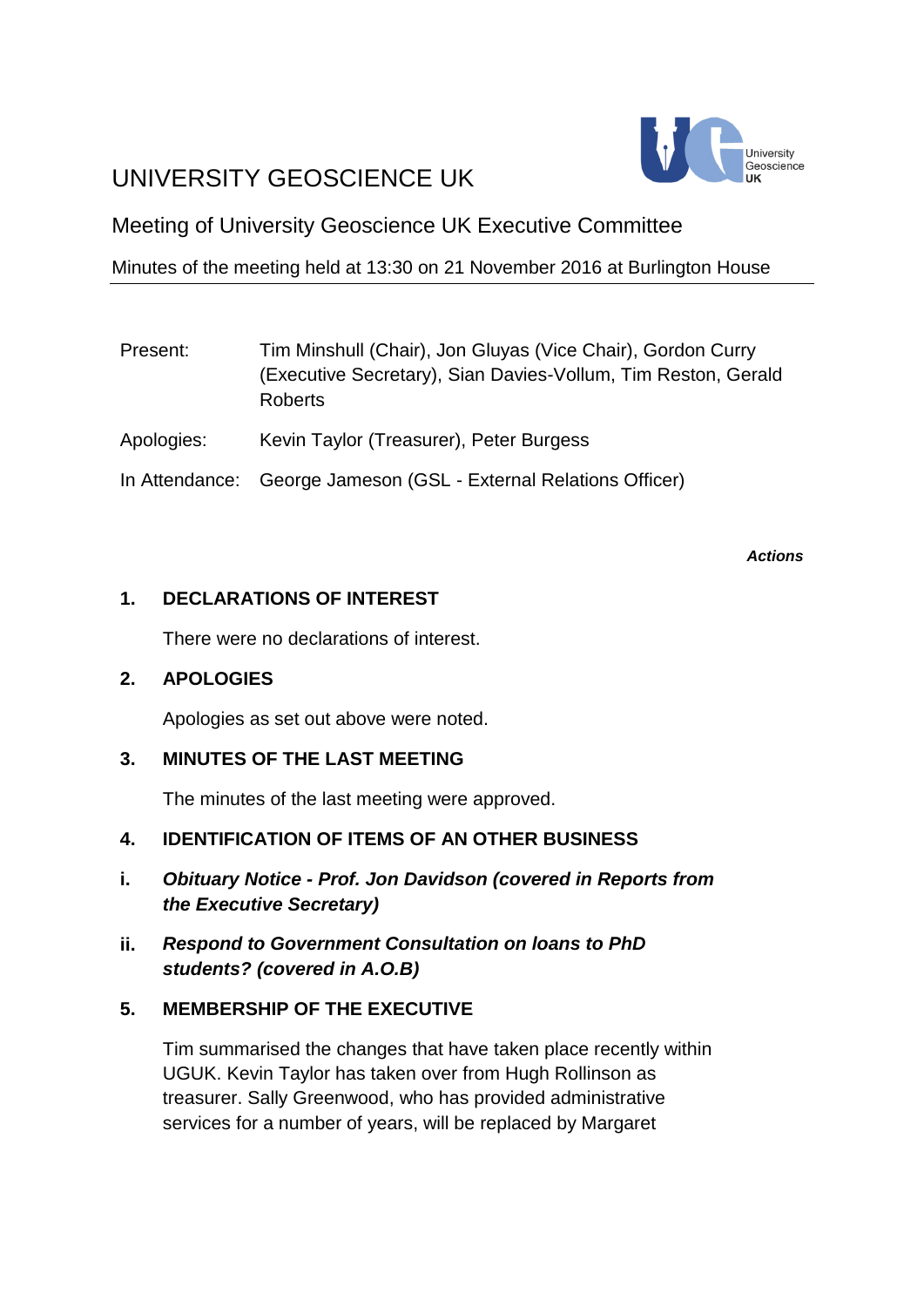Jackson. This is due to the change in Executive Secretary as Margaret works with Gordon.

Tim Reston will oversee the employability and employer relations remit. Gerald Roberts has taken on the postgraduate taught portfolio. Sian Davies-Vollum has taken on the undergraduate teaching portfolio.

#### **6. REPORTS FROM THE CHAIR**

Tim brought the committee up to speed on how the executive currently operates. Three meetings will take place each year that Gordon, Tim and Jon usually attend in person. Any member of the executive can, if they wish, attend in person or via skype. On the same day as the Executive meets the Joint Higher Education Committee (JHEC) meeting takes place with the Geological Society in the morning (only Tim, Jon, and Gordon attend the JHEC from UGUK).

At the JHEC meeting prior to this meeting, a number of topics were covered. These included UGUK's meeting structure, the AGI student survey, gender balance in geoscience, GSL Careers Day attendance levels and priorities for UGUK in 2017.

The AGI student employability survey will be circulated in 2017, for 2017 graduates, with the hope of a greater return rate than last year when the response rate was low. In 2016 it was felt that the timing of the NSS survey may have affected the AGI response rate. This will factor into the decision of the specific time to release it in 2017. There will be an option to modify the survey content to make it more specific to the UK rather than the US.

The proportion of women entering undergraduate studies within the geosciences is falling. The Geological Society plan to make contact with Women in Science and Engineering (WISE) regarding possible collaborative work to highlight and tackle this issue.

The Geological Society's Careers and Industry Day for university undergraduates took place recently in Keyworth, Nottingham. It wasn't as well attended as expected and as a result the Society has asked for UGUK to canvas their members, at tomorrow's meeting, to ascertain why this may have been (in particular why students who had registered did not turn up on the day).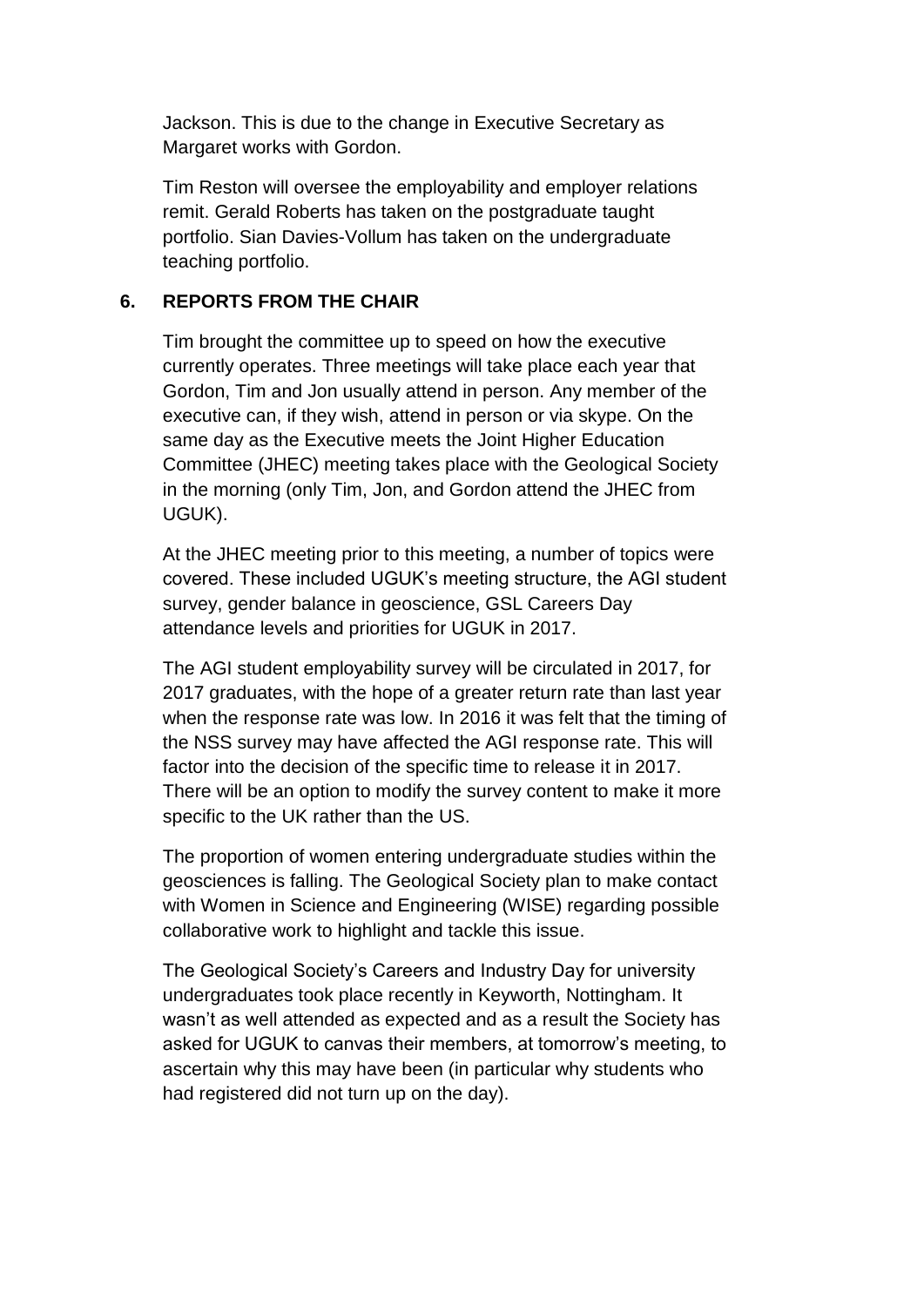Four topics have been identified as themes for the coming year. These include accreditation, employability, gender balance and research priorities.

#### **i.** *Discussion of Town Hall Meeting, February 2017*

Tim drew attention to the current progress for February 2017's Research Priorities meeting. The circular has not yet been sent out; it should be ready by the end of the week. The aim of the meeting is to generate a big picture vision for geoscience research in the UK.

This follows on from a meeting held in 2010 which attempted to achieve the same goal. The meeting in February will have a number of follow-up actions which should ensure it being more successful in generating sustainable outcomes.

It is hoped that this meeting will identify the big challenges affecting the geoscience community and allow the community to communicate these challenges effectively to the various scientific funding bodies.

A working group has been set up to oversee the organisation of the meeting and includes members from UGUK, GSL, RAS and BGS. The group will be identifying certain people in the community to represent their particular specialisms at this meeting. More information will be provided to the membership as it becomes available.

#### **7. REPORTS FROM THE EXECUTIVE SECRETARY**

# **i.** *Discussion of networking event and thematic meeting in November*

Gordon outlined the programme for tomorrow's thematic meeting on Employability. There will be a data presentation focusing on the findings of the Wakeham Report by Gordon. One potential issue to be discussed concerns the definition of non-graduate roles and how this may be adversely affecting the statistics.

Sally Fincher, Professor of Computing Education and Director of Graduate Studies at the University of Kent, will be giving a talk on the response of the Computer Science community to the employability issues experienced by computer science graduates (which may provide some suggestions for possible responses that could be taken by the academic Geoscience community).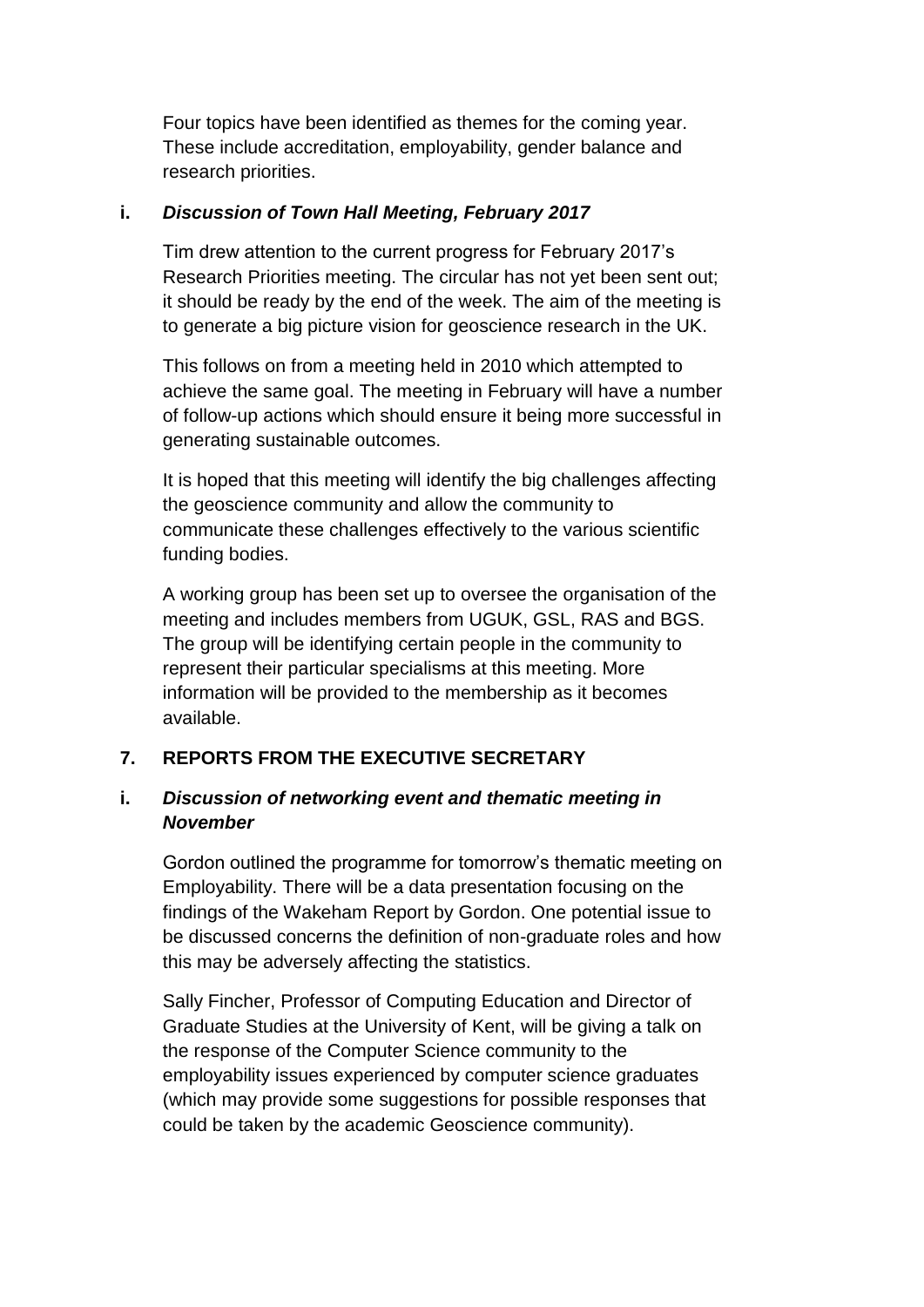Gordon has prepared a booklet containing a number of questions for attendees to answer during the breakout session tomorrow. A plenary session will take place after this so that the thoughts of the delegates will be combined and a summary note produced afterwards.

#### **ii.** *Ground Forum Committee*

Gordon stated that his predecessor, Mark Anderson, has been attending the meetings of the Ground Forum. The Ground Forum represents the geotechnical community.

The Ground Forum has invited University Geoscience UK to become a formal member. If accepted UGUK would have a formal role in its decision making. This may help further UGUK's ambition to network and engage with industry. A representative of the Forum will be attending tomorrow's meeting which allows this to be discussed in greater detail with him.

Another option mentioned would be for UGUK to establish more formal links with relevant employer organisations such as PESGB to further its employability remit.

#### **iii.** *Mobilising Geoscience Community*

Mark Anderson attended a meeting on 17 November, organised by Prof. Chris King and the Earth Science Education Forum, titled "Mobilising the geoscience community behind an outreach/education initiative".

Many initiatives were highlighted during this. One of the more successful took place in Spain where 500+ experienced geoscientists across 50+ strategic locations in Spain ran field trips. Nearly 10,000 members of the public took part.

It was suggested that UGUK could replicate one of the projects outlined in the meeting. Running focus groups was also mentioned in order to create and test possible ideas.

A discussion took place which focused on the lack of understanding of the role of geoscience in society. One aspect focused on making geography more geological, within schools, as a way to improve understanding. This will be relayed to the GSL Education Department. Peter Burgess, given his remit, will attend any events such as this if they go ahead.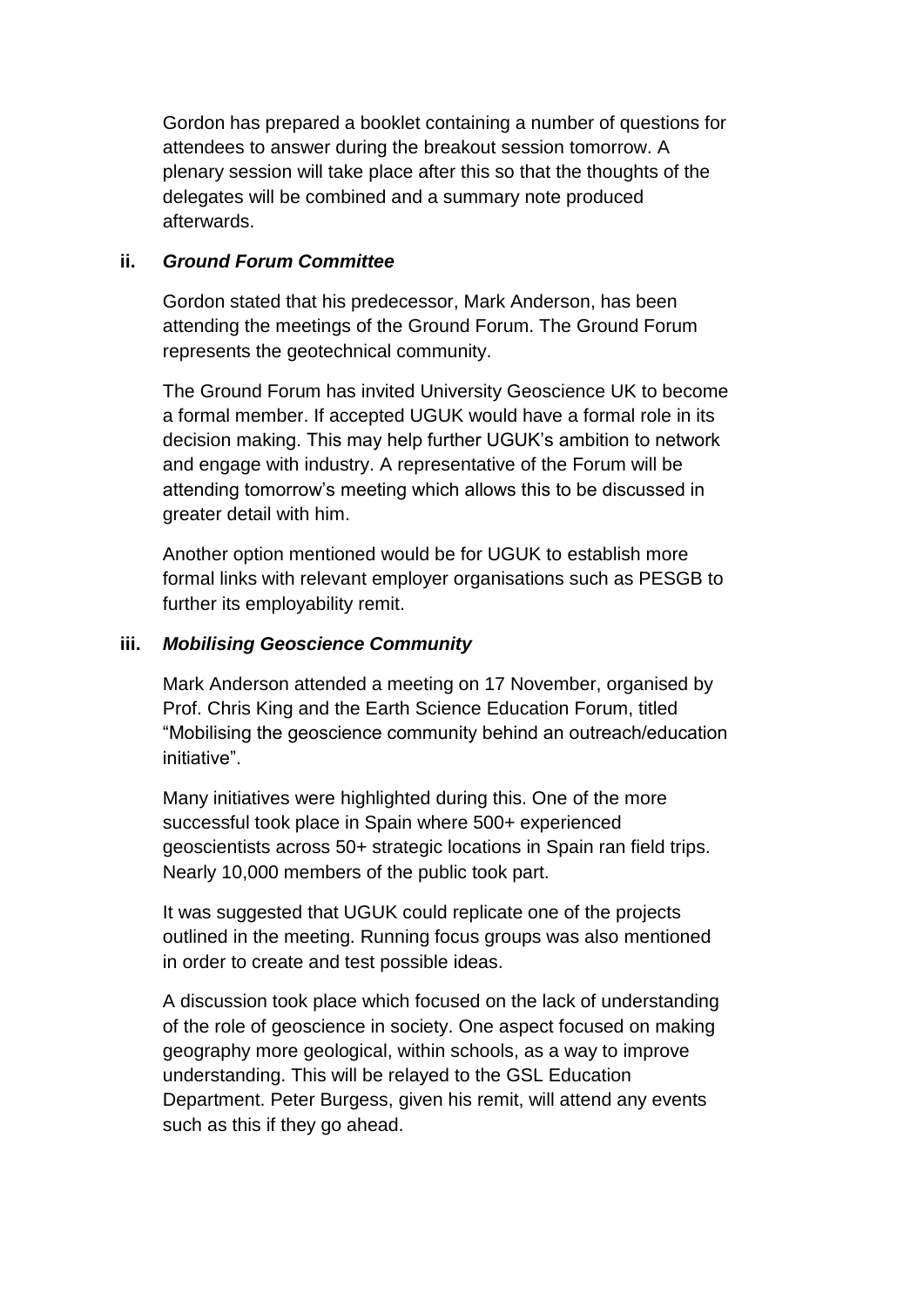# **iv.** *Relationship with Employers and Employers Organisations (e.g. Ground Forum)*

Gordon acknowledged that there may be more effective ways to engage with employers and employer organisations.

Degree apprenticeships may act as a catalyst in improving relationships as many employer organisations seem to be very keen on establishing this. Under this scheme universities would supply the degree but the apprentice would be working with a particular company part-time. The new initiative was launched last year. It was felt that this would be an ideal reason to establish links with the Ground Forum, PESGB, and Carbon Capture & Storage Association etc.

# **v.** *Prof. Jon Davidson [6th Oct 2016 - former Chair of CHUGD]*

Gordon informed the committee of the recent passing of Prof. Jon Davidson, Professor of Earth Sciences at Durham University, after a long battle with leukaemia. He passed away on the 26 September 2016.

Jon played a key part in the formation of CHUGD, the precursor of University Geoscience UK. The committee wished to thank him and express their condolences. UGUK were represented at his funeral as Jon Gluyas attended. The Geological Society's former President Prof. David Manning was also in attendance.

This will be communicated at tomorrow's meeting.

#### **vi.** *Archiving CHUGD documents*

Mark contacted Gordon to inform him that he has in his possession all of CHUGD's physical documentation. He enquired what UGUK would like to do with them. GSL were queried if they could take care of archiving them. Another solution would be to scan and save all of the documents and store them in an electronic format. Gordon will ask Mark about the volume of documentation there is to see whether archiving or scanning is the more convenient option. *GJ GC*

# **8. REPORT FROM THE TREASURER**

Given that the newly appointed treasurer was not present at the meeting Gordon provided the committee with a brief summary of current goings-on. The process of moving the signatories of the account is ongoing. Two current members will need to be added. Gordon and Kevin have agreed to be the signatories. Hugh, the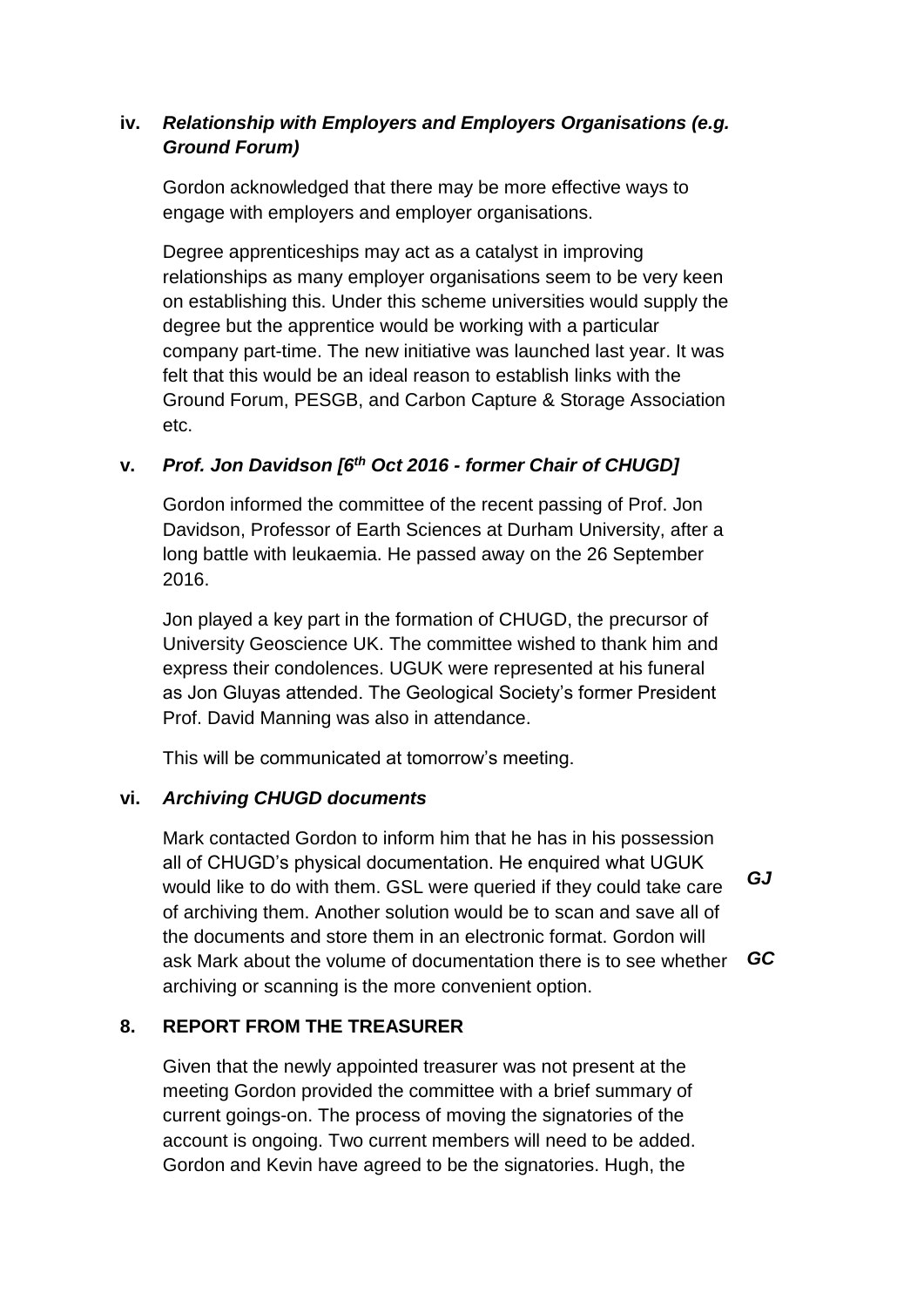previous treasurer, received correspondence from Barclays regarding this matter. It has not yet been finalised.

#### **9. REPORTS FROM OTHER MEMBERS OF THE EXECUTIVE**

Sian intimated that she will discuss the potential review of the Society's accreditation procedure with Andy Saunders at tomorrow's event. Andy is the Geological Society's Accreditation Officer.

*SVD*

It was decided that the Executive will produce information on the matter before raising it with the wider group.

The possibility of having accreditation as the theme of UGUK's thematic meeting was suggested. This could be tied in with a lecture the Society run in November 2017 with the aim of making the event more attractive to prospective attendees.

The matter of accreditation will be discussed at tomorrow's meeting. It will be placed under any other business.

Locating information on geotechnical MSc courses seems to be rather difficult as there is no definitive list. Currently these come under the remit of several different organisations (e.g. engineering). The Ground Forum has also enquired about a comprehensive list. Mark Anderson sought UGUK's permission to provide the Ground Forum with the list he prepared of UK geoscience MScs which does include some on geotechnical engineering. This list is contained within the administrative documents mentioned earlier in the meeting. Members can request this from Gordon if they would like to have an electronic copy. It was last updated in May 2015.

#### **10. WEBSITE AND CAREERS PORTAL**

Members were asked to provide George [george.jameson@geolsoc.org.uk](mailto:george.jameson@geolsoc.org.uk) with any relevant news items in order to upload onto the UGUK webpage. This will be highlighted at tomorrow's meeting of the department heads.

*All*

# **11. DATES, FORMATS AND THEMES FOR FUTURE MEETINGS AND PROJECTS**

There will be meetings of the Joint Higher Education Committee and the Executive Committee in March and June 2017.

The next thematic meeting that's set to take place in November 2017. The theme of this has not been confirmed but accreditation looks like a possible topic which would be of widespread interest among the membership of UGUK. The November meeting will,